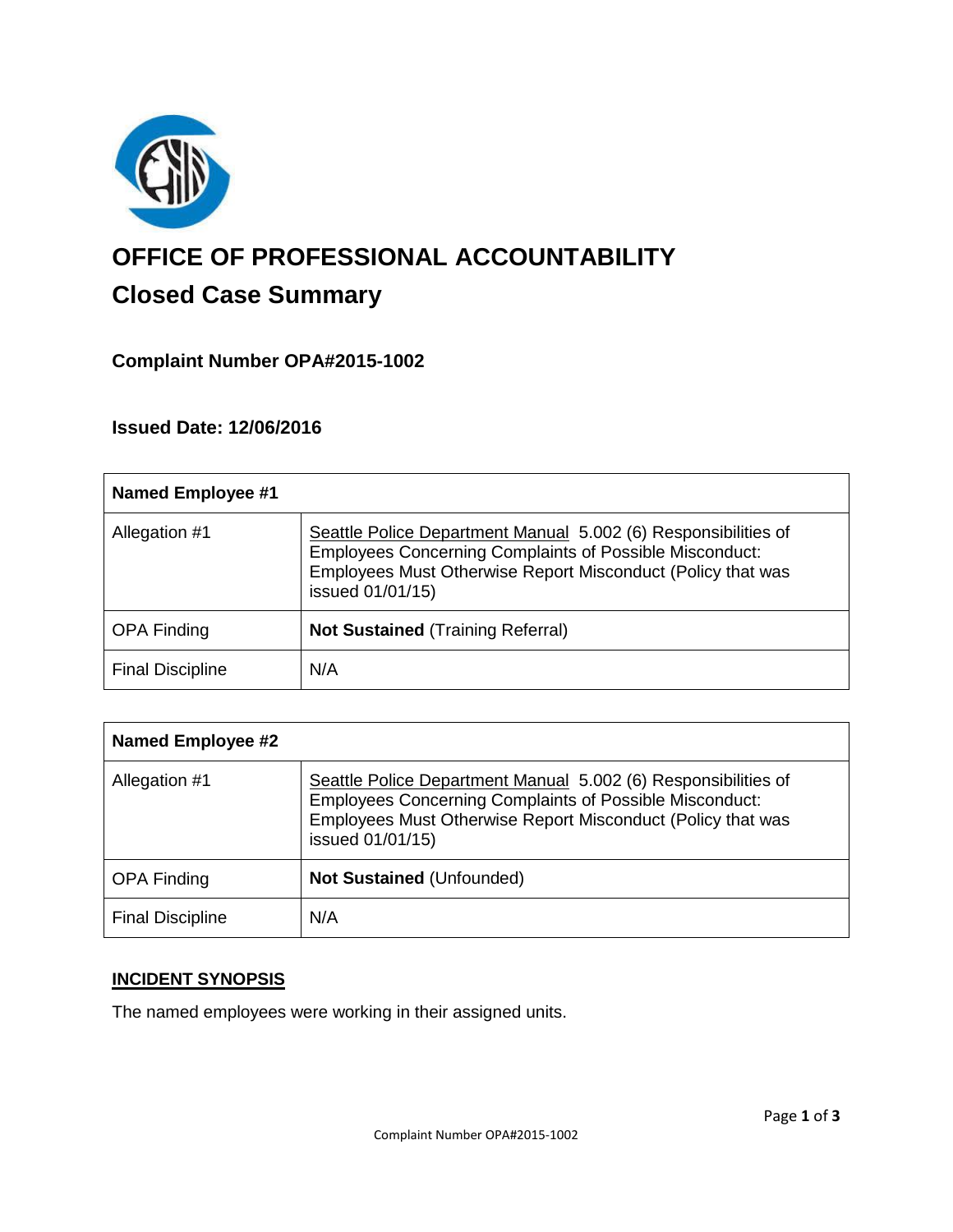### **COMPLAINT**

The complainant, a supervisor within the Department, alleged that the named employees failed to report misconduct of a Department supervisor when they were made aware that this supervisor was alleged to have improperly used her access to SPD databases to gain access to vehicle license plate information for other than official business. The named employees were first made aware of this possible misconduct on or about March 3, 2015, but did not report it until June 26th 2015.

#### **INVESTIGATION**

The OPA investigation included the following actions:

- 1. Review of the complaint email
- 2. Search for and review of all relevant records and other evidence
- 3. Interviews of SPD employees

## **ANALYSIS AND CONCLUSION**

The preponderance of the evidence supports a conclusion that the requirements of 5.002(6) applied to named employee #1 and that he did not comply with his obligation to refer the alleged misconduct to OPA. The information shared with named employee #1 by an outside source qualified as an allegation of misconduct which he was obligated to refer to OPA. It is without dispute that he did not make that referral for four months, a period of time inconsistent with the intent of 5.002(6) and at odds with the time limits placed on OPA investigations. However, in light of the fact that named employee #1 clearly acknowledged his responsibility to make a referral to OPA at the time, believed he had made the referral, and did so immediately upon discovering that OPA had not received a referral from him, this is an inadvertent and "technical" policy violation.

Although named employee #2 could presumably be considered to have been informed of the allegation by virtue of being copied on the email sent to named employee #1 by the outside source, there is no direct evidence to show that he read and comprehended the content of the email. In addition, by virtue of the fact that named employee #1 was the person to whom the email was sent and the fact that named employee #1's reply to the email (with a copy to named employee #2) included an acknowledgement of his obligation to report the allegation to OPA, named employee #2 could reasonably have assumed that named employee #1 would take action and refer the matter to OPA.